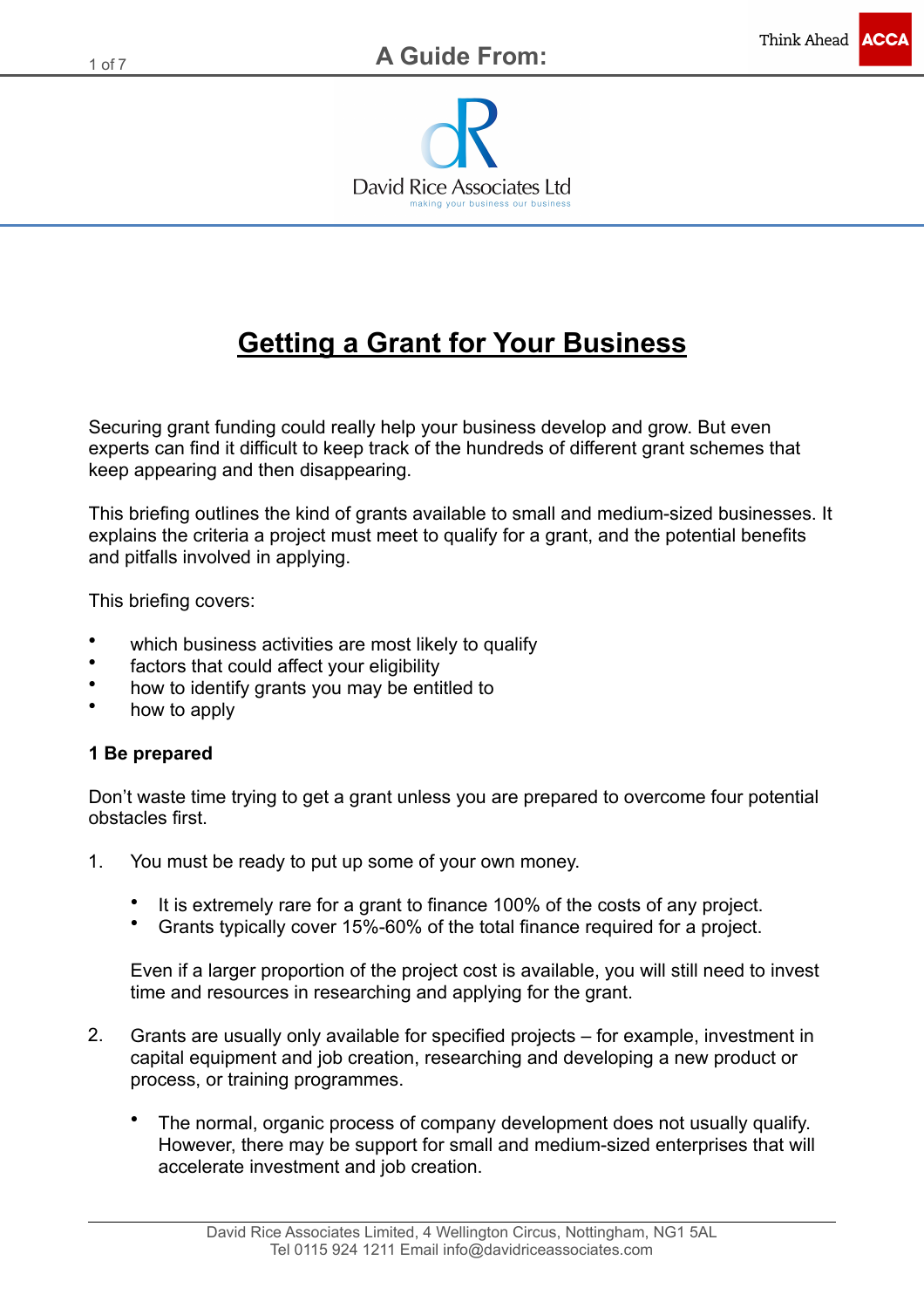- You will probably need to show how the project ties in with the strategic direction of your business as outlined in your business plan.
- 4. Grant schemes are for projects that are not already under way, and almost always impose certain restrictions.
	- The project must help towards achieving the objectives of the grant provider usually a department or agency of local, national or European government.
	- In most cases, you must be able to show that the project would not take place and achieve the same benefits without the grant.

# **2 National and regional grants**

National and regional grants usually focus on particular business purposes or activities. These themes are:

- 1. Investment; there are regional grants that support growth through capital investment and job creation.
	- The location of your business may entitle you to a grant. You may be eligible for a range of targeted grants and support from both the UK government and the European Commission (EC) if your business is in an economically depressed area, especially if it is one with high unemployment. These areas include those in general industrial decline, those where major traditional industries such as steel, coal, textiles and fishing have collapsed, and some rural and inner-city areas.
	- There are several different tiers of funding which reflect both the relative economic needs of different regions and the size of the enterprise.
- 2. Innovation; there is a wide range of grant schemes that encourage research and development (R&D) activities.
	- A comprehensive range of funding is available through the Department for Business, Innovation & Skills (BIS) programmes. These can offer support from investigating an idea through to proof of concept and development. Visit **[www.bis.gov.uk](http://www.bis.gov.uk)**.
	- R&D grants that focus on specific industries are periodically launched (eg the Carbon Trust, DEFRA and WRAP have all launched such grants).
	- Various European Union (EU) programmes provide funding to small and mediumsized businesses wanting to take part in EC research framework programmes in the field of science and technology. Visit **[ec.europa.eu/research/sme-techweb](http://ec.europa.eu/research/sme-techweb/)**. R&D activities can be supported by grants that cover the cost of high-level researchers.

Such schemes can be EU or UK sponsored and can encourage collaboration with academic institutions.

There are also tax incentives that support R&D activities.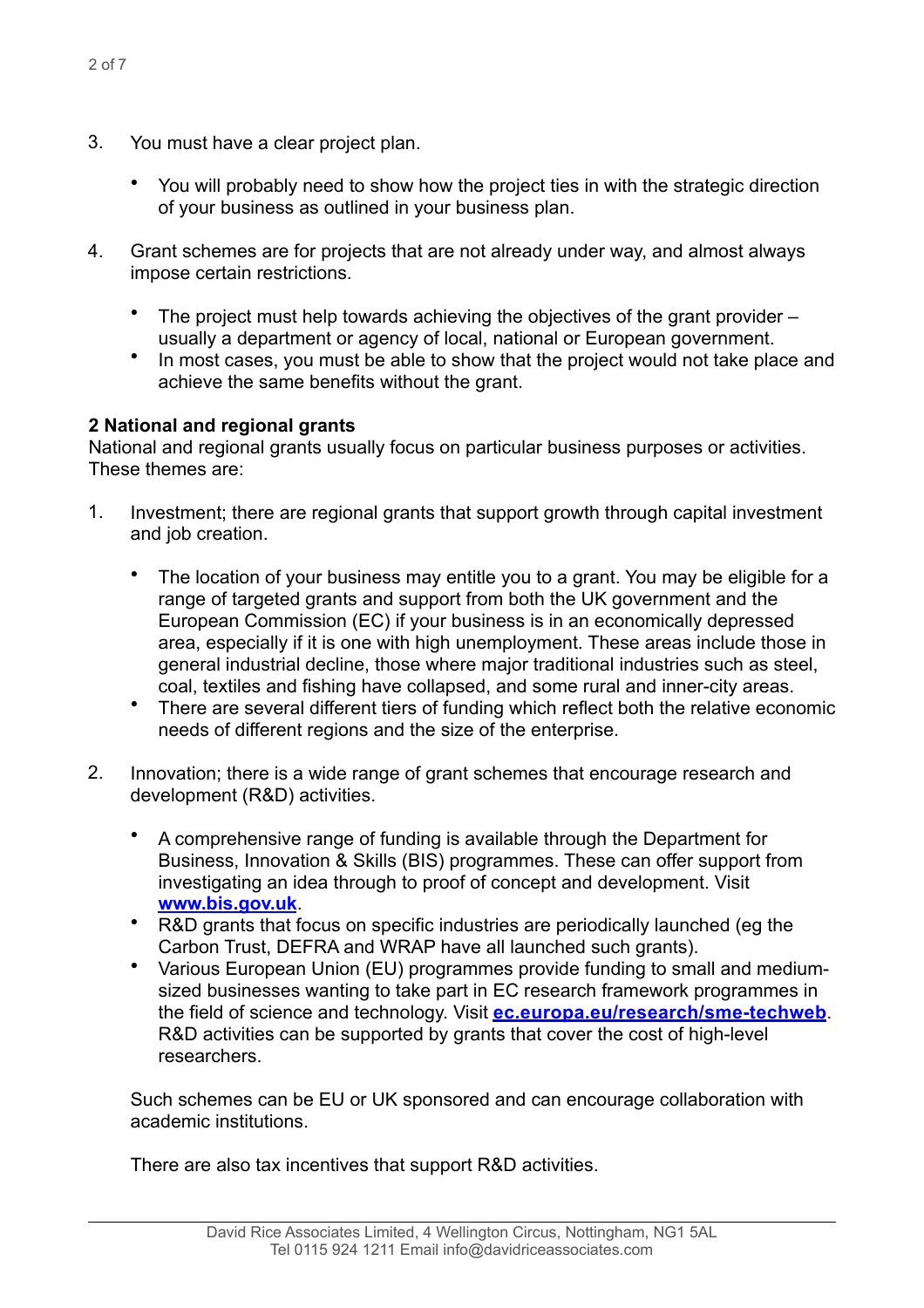- 3. Energy and the environment; these schemes recognise the additional cost for businesses that adopt or engage in investments that improve energy efficiency and environmental improvements.
	- R&D programmes are available to companies working on developing energy and environmental products.
	- Grant schemes may be available for new or refurbished buildings that aim to improve energy use.

Capital allowances are also available to businesses that install energy-saving equipment and processes.

There are many other grants available (see 4).

## **3 Other grant areas**

Other grants are available depending on the location and type of your business.

- 1. Exports: support is often available to businesses looking to export goods they manufacture.
	- UK Trade & Investment (UKTI) offers funding to help exporters, as well as a range of charged-for, but subsidised, services. Contact UKTI (**[www.ukti.gov.uk](http://www.ukti.gov.uk)**; 020 7215 5000).
- 2. Logistics and freight: schemes that promote alternatives to road haulage are often available.
	- Where a shift to alternative forms of transport that will have a large and measurable impact on local and national congestion is possible, there may be grants available.
- 3. Industry-specific grants, where local or national schemes target individual industries that need promotion.
	- Themes such as rural diversification, crafts, tourism and agriculture have been featured.
	- Grants may become available from time to time to address local industry issues so it is worth staying in touch with local authorities and agencies.
- 4. Some local grants are intended to help new businesses and boost employment.
	- Local support (eg subsidised rent and rates) is often available to encourage small businesses to start up in particular areas. Look at business and industrial parks that may offer incentives. For hi-tech enterprises, examine the benefits presented by science parks (**[www.ukspa.org.uk](http://www.ukspa.org.uk)**) and local incubator centres.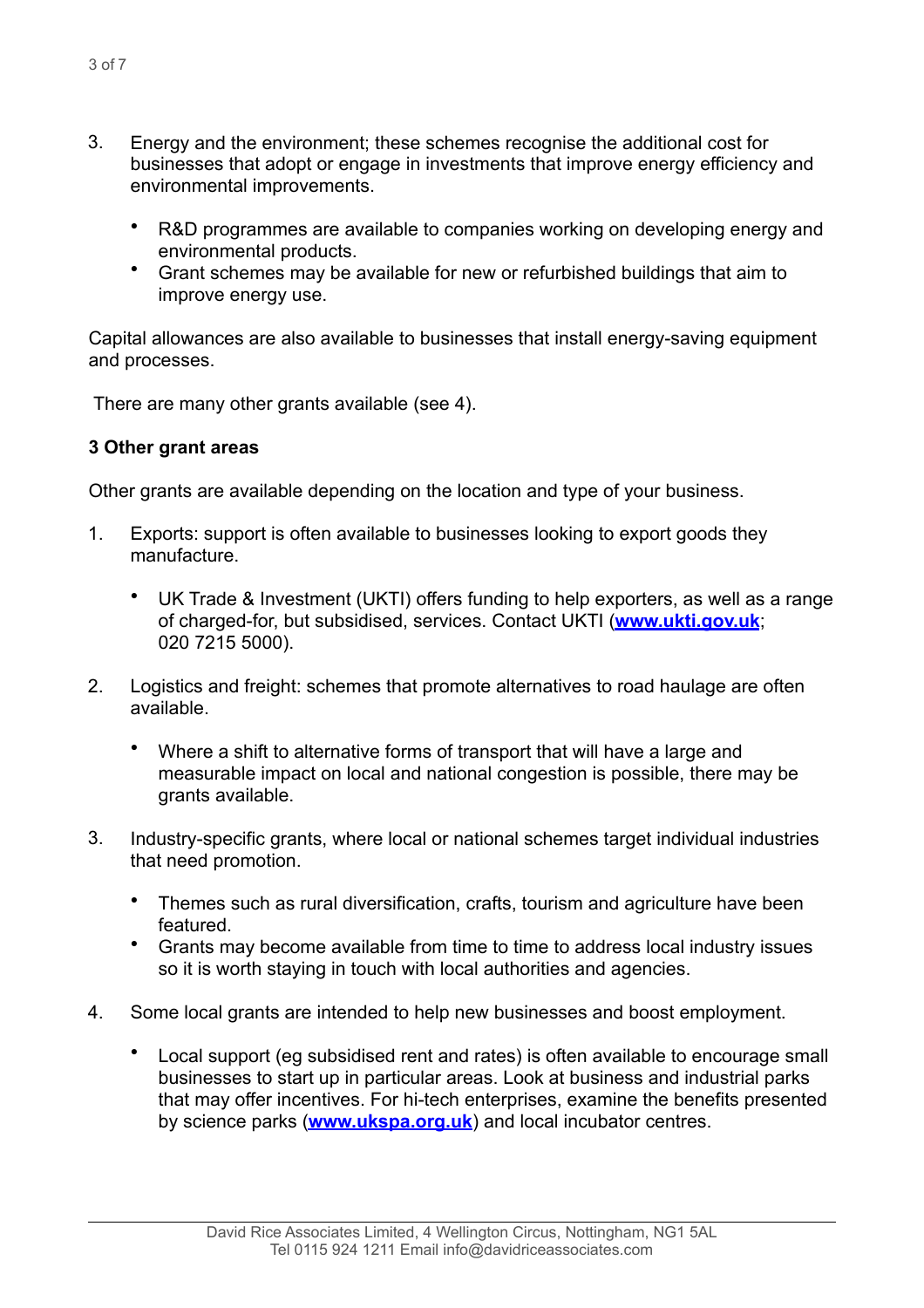# **4 Identifying possible grants**

There are many different grant schemes in existence. You need to identify the few grants your business or project could be eligible for.

- 1. GRANTfinder (**[www.grantfinder.co.uk](http://www.grantfinder.co.uk)**) is a subscription database which identifies European, national, government and charitable grant schemes
	- A research help desk is available to help you narrow down the range of schemes.
- **4.2** Try other sources of free or subsidised information.
	- There are a number of free and subscription websites that list available grants.

By answering a few questions you can pinpoint a shortlist of grants for which your project may qualify. Try **[www.j4bgrants.co.uk](http://www.j4bgrants.co.uk)** or **[www.grantnet.com](http://www.grantnet.com)**.

- Your bank and your trade association may also be able to offer advice.
- **4.3** Talk to the administrators of any grant schemes that seem to fit your situation.

These might include:

• the EC.

Avoid calling the commission's main switchboard. Instead, send an email or call the section which deals with the scheme you are specifically interested in (**[ec.europa.eu/contracts\\_grants](http://ec.europa.eu/contracts_grants/)**).

- Government departments, such as BIS (**[www.bis.gov.uk](http://www.bis.gov.uk)**).
- **4.4** If necessary, get professional help.
	- It is probably worth paying for help to apply for any grants worth £50,000 or more.
	- Experts can help you to 'model' your project so that it is more likely to meet the qualifying criteria of the grant.
	- Some accountants provide grant services and there are consultants dedicated to securing external funding. Check their experience of successfully obtaining grants for businesses similar to yours.
	- Negotiate the fees.

Flat-rate fees may seem less expensive in the first instance but must be paid even if you do not get a grant. Success-based fees demonstrate that the consultants will share the risk based on their confidence in your project.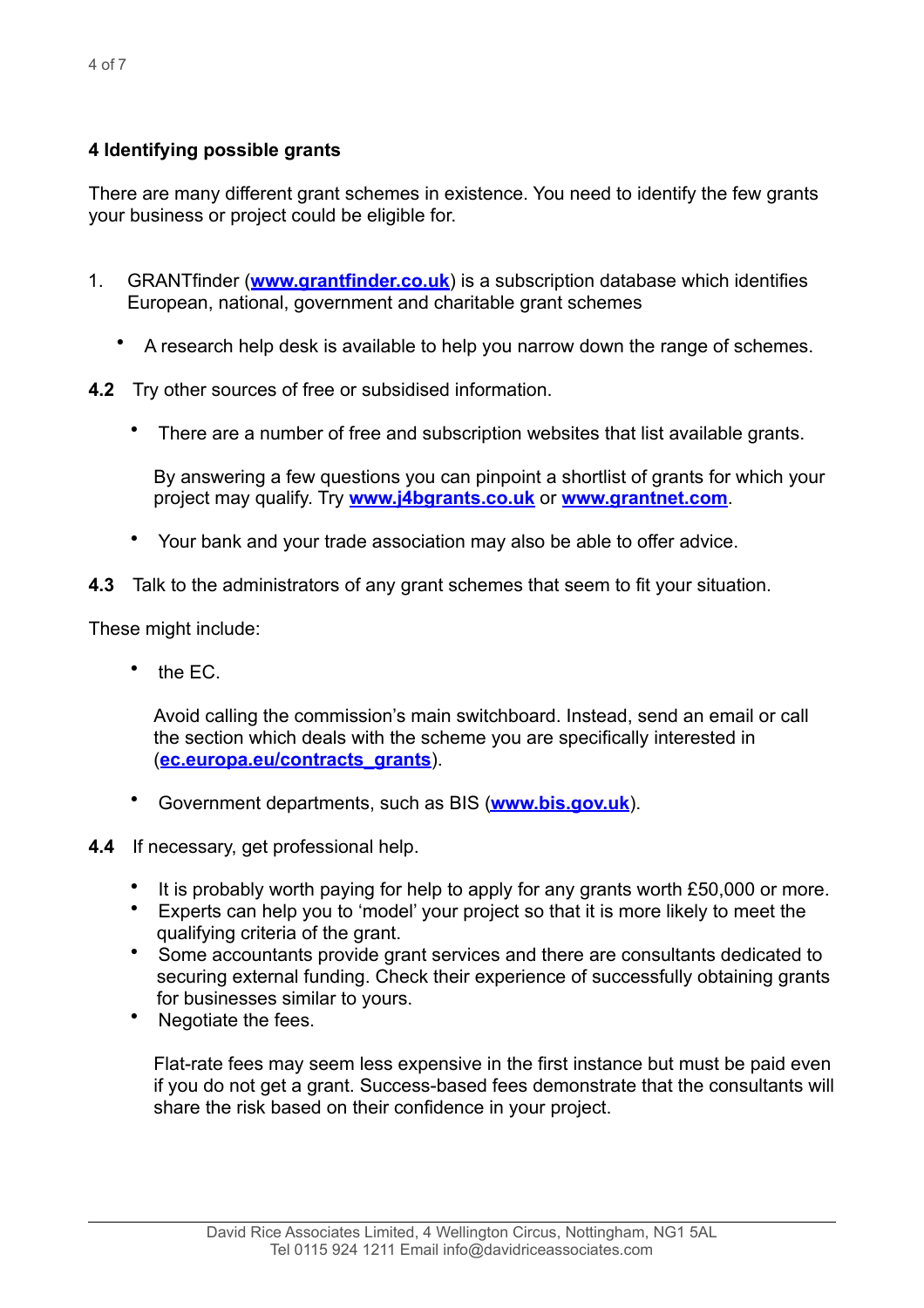- 1. Make personal contact with an individual involved in administering the scheme.
	- You will get advice on whether it is worth applying for.
	- You can often get help to complete the application form.
- 2. Find out answers to some basic questions.
	- Is the scheme open and when will it close? Will funds be available after the application has been processed?
	- When are grants handed out?

Some schemes only pay out money to successful applicants once a year.

• What does the scheme aim to achieve?

It will help to know the type of projects funded in the past.

- How long is the application process, and what does it involve?
- **5.3** Submit a proposal (see 6).
	- This usually involves filling in a form.
- **5.4** Wait for the decision (see 8).
	- If you are awarded a grant after a long delay, and the situation has changed since your initial application, it may be possible to adapt and refine your project idea.

#### **6 The application**

Your grant application should not be a work of fiction but it should show your proposals in the best possible light.

You will need to provide:

- 1. a detailed project description
- 2. an explanation of the potential benefits the project offers
	- These benefits must fit in with the aims of the grant scheme.
	- They might include specific benefits to the local community, to the region, your industry or to British exports.
- 3. a detailed work plan, indicating who will do what and by when.
	- This should include full costings.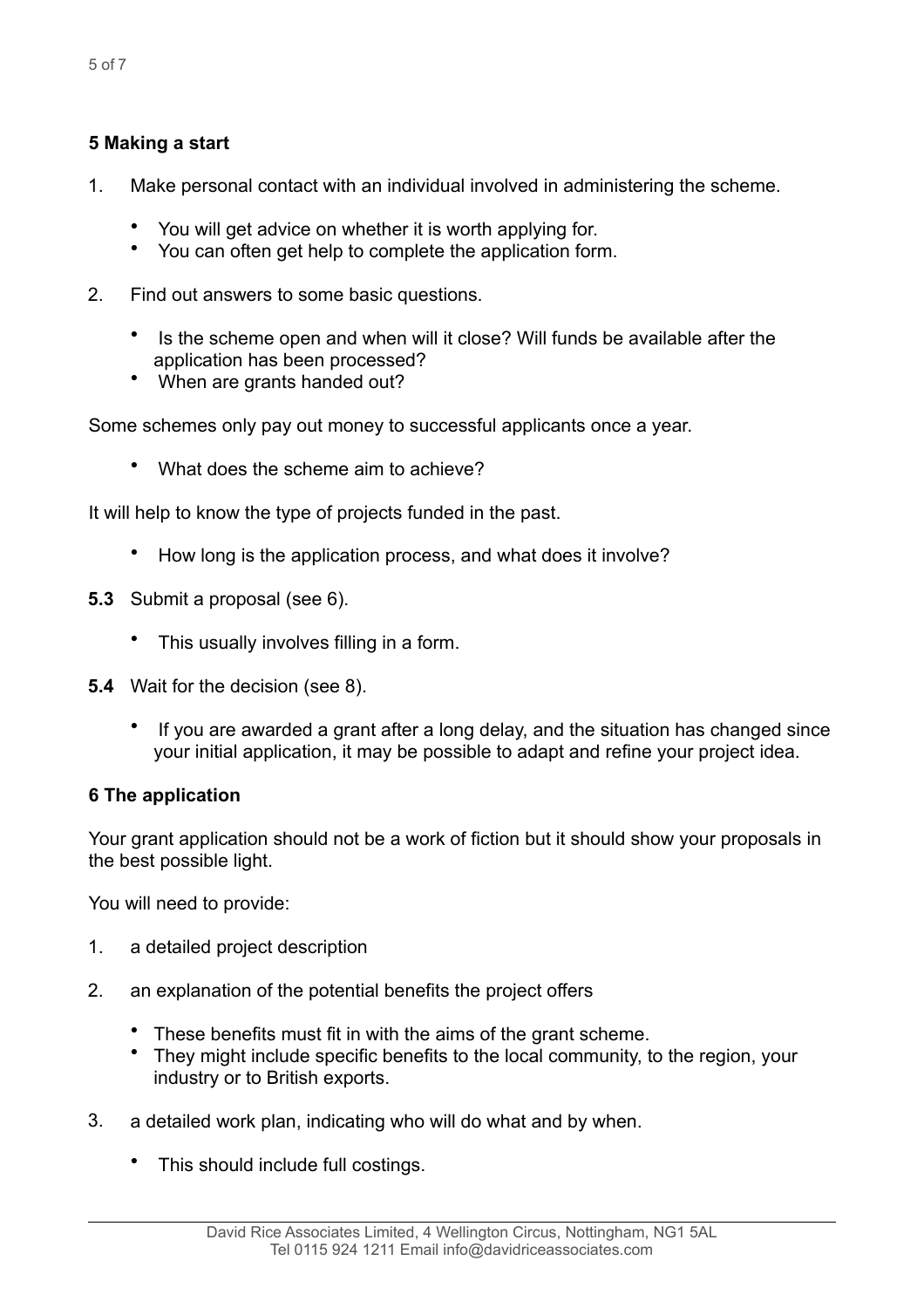- 4. Details of your own relevant experience and performance.
	- Explain how your own background, experience and expertise make success probable.

If there seems to be a significant risk of the project failing, you are unlikely to be given a grant.

#### **7 Grant payments**

- **7.1** Plan your cashflow.
	- You might have to wait to be reimbursed so you may need to make arrangements for a bridging loan.
- **7.2** Grant money is generally handed over according to an agreed schedule.

Payments may be made:

- in instalments, at fixed periods
- in arrears, against proof of actual expenditure
- with some payments up front and the rest as you meet the stipulated requirements at each stage.

For example, a payment might be conditional on the project employing a certain number of people.

3. Keep detailed records.

The grant-providers will want to monitor how the money is being used.

- This may involve visits to your premises or you may have to visit them to present a report.
- There may be a final audit before you are given the last payment.

## **8 Application timescales**

Do not expect an immediate decision on a grant application. You may have to wait some time for it to be considered.

- **8.1** Local grants, such as those given out by local councils, are usually processed fairly quickly.
	- You may have to wait up to six weeks for a decision. Such grants generally involve simple application procedures.